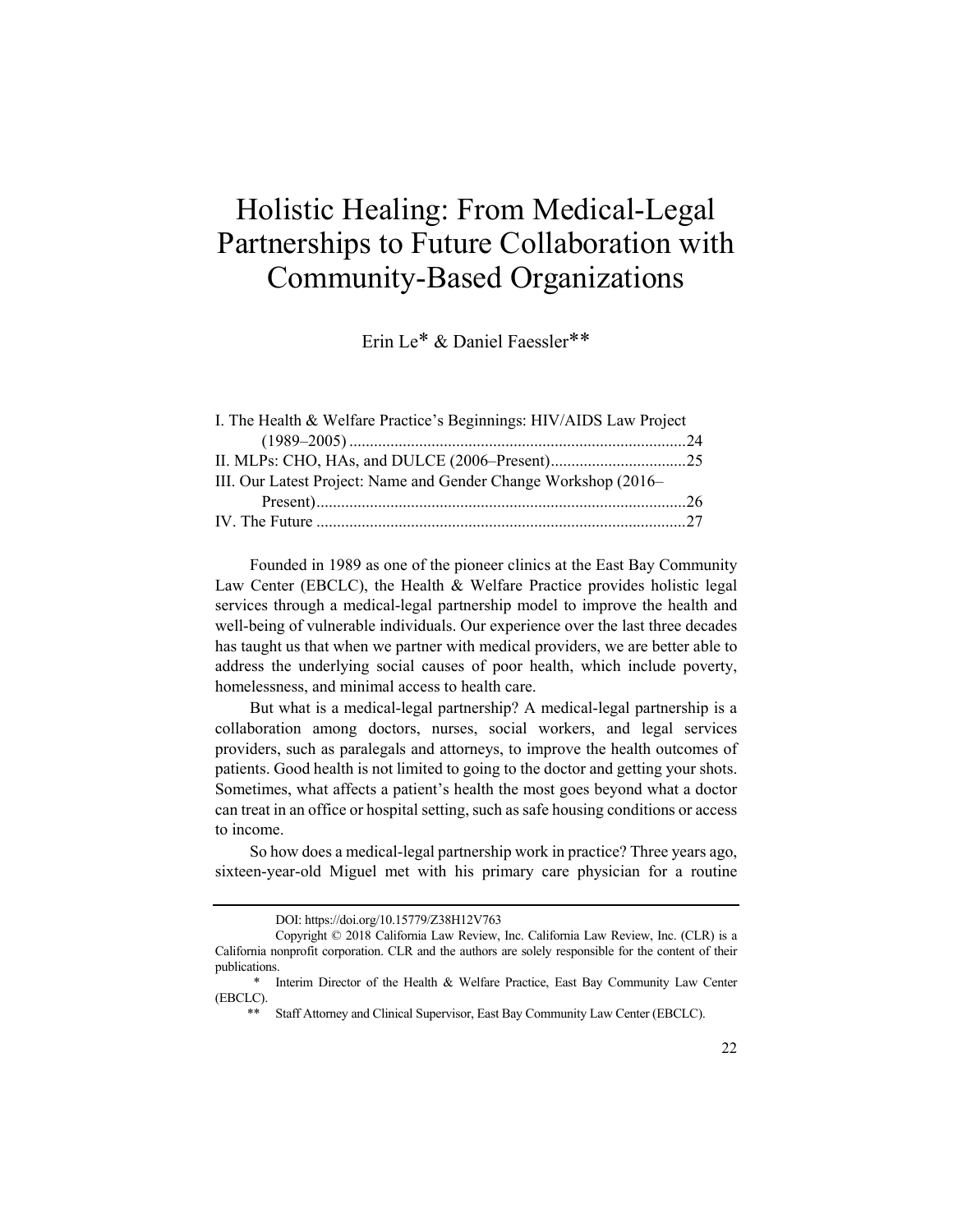checkup. He had a history of mental health impairments stemming from past trauma, including depression, anxiety, and obsessive-compulsive disorder. During the appointment, the doctor asked Miguel and his mother, Cecilia, about their home situation. The physician learned that Miguel had been out of school for months because the school district did not believe it was equipped to handle Miguel's mental health issues. In addition, Miguel's family had just received a ten-day notice to vacate their rented home because it had been purchased by a developer. Because Miguel could not attend school, his mother needed to stay home to watch over him. Therefore, Cecilia could not work and, as a result, the family did not have the resources to find a new place to rent or even to cover moving costs. The doctor consulted the clinic's social worker who referred the case to the Health & Welfare Practice for a holistic legal intake with a law student.

Working hand in hand, the medical team at UCSF Benioff Children's Hospital Oakland (CHO) and the legal team at EBCLC partnered and ultimately bettered the family's housing, income, and educational outcomes. This, in turn, vastly improved Miguel's and Cecilia's health outcomes as well. On intake, we learned Cecilia had applied on Miguel's behalf for In-Home Supportive Services (IHSS), but a county worker told her that Miguel was not eligible and closed the case. IHSS is a program that pays for a chore provider, oftentimes a parent or family member, to care for those with disabilities so that they may remain safely in their homes. When we at the Health & Welfare Practice intervened, Miguel's application for IHSS was reopened, and ultimately we succeeded in obtaining retroactive approval for IHSS. Cecilia began to earn money through the IHSS program as Miguel's provider.

Further demonstrating EBCLC's commitment to holistic cross-practice services, we in the Health & Welfare Practice engaged EBCLC's Housing Practice to provide Cecilia with help negotiating with their landlord. Guided by a Housing Practice attorney, we negotiated with the landlord to get nearly \$7,000 and a two-month extension to move out for Cecilia. Furthermore, an EBCLC attorney in our Education Defense & Justice for Youth (EDJY) practice assisted us in successfully advocating for Miguel's educational needs going forward. Along with Miguel's psychiatrist, we attended an Individualized Education Program (IEP) meeting where the school district approved one-on-one tutoring to help make up for Miguel's lost schooling. Also, in response to a compliance complaint that we filed, the California Department of Education ordered the school district to provide 114 hours of compensatory one-on-one home instruction.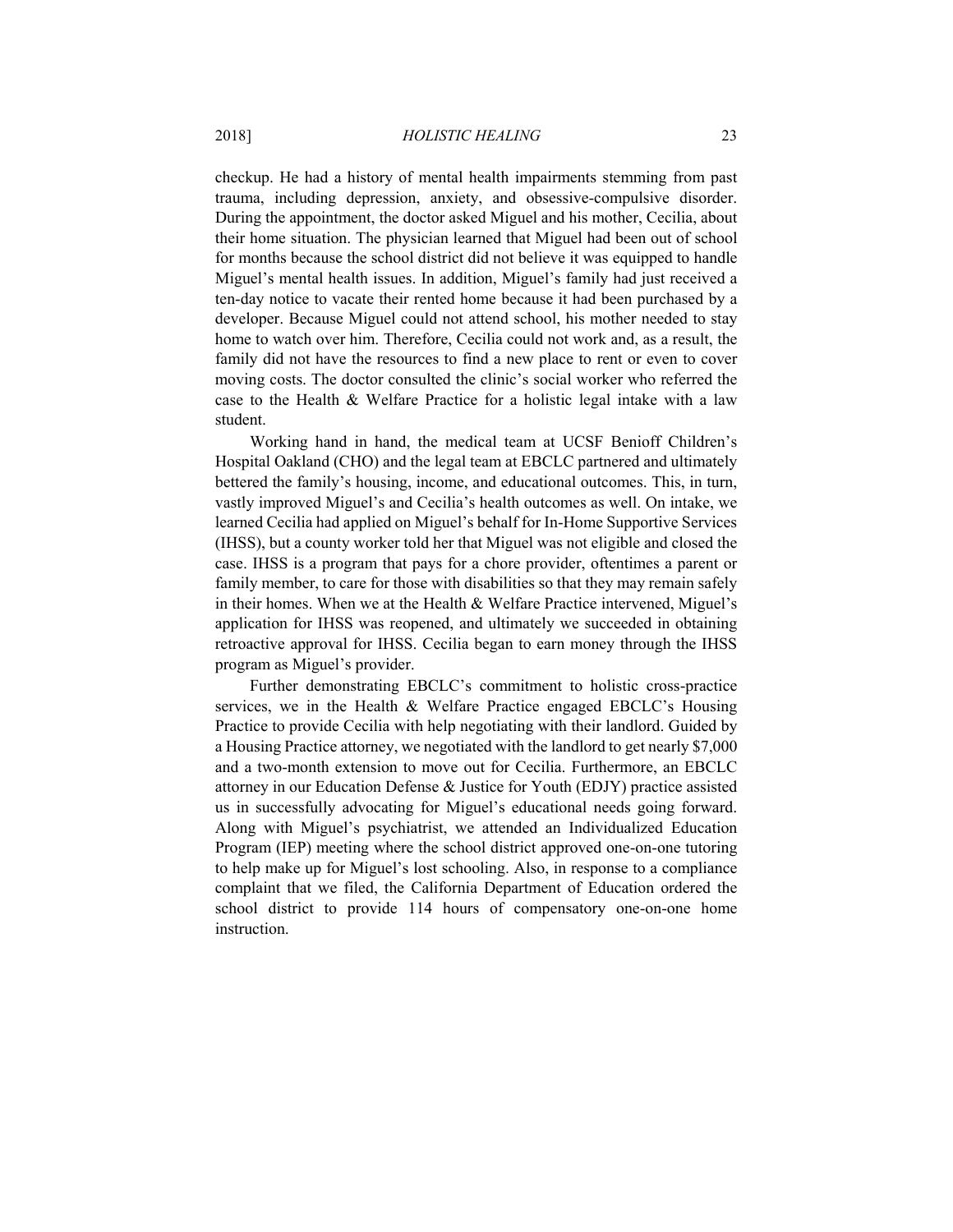## I.

# THE HEALTH & WELFARE PRACTICE'S BEGINNINGS: HIV/AIDS LAW PROJECT (1989–2005)

The Health & Welfare Practice developed its holistic and interdisciplinary approach starting with the HIV/AIDS crisis in the late 1980s. EBCLC applied the lessons learned from that successful model to other contexts and other practice areas.

Long before the term "medical-legal partnership" or "MLP" was ubiquitous in legal aid grant reports, EBCLC served the HIV/AIDS community by partnering with medical providers because it was effective at addressing the underlying social conditions of poverty. This interdisciplinary and holistic model has influenced our work throughout the years and continues to be the underlying philosophy of our collective practice. But in the beginning, to many who were involved, the partnership was not intuitive. Doctors were wary of lawyers even when those lawyers claimed to be helping the doctor's patients.

Jeff Selbin, now the director of Berkeley Law's Policy Advocacy Clinic, founded EBCLC's HIV/AIDS Law Project in 1989. Through a Skadden Fellowship, Selbin sought to respond to the complex needs of low-income individuals living with HIV/AIDS. In those days, our clients living with HIV did not expect to survive. In addition, our clients endured persistent stigma that kept them in the shadows. Selbin believed that one effective way to serve the HIV+ community was to partner with their medical providers who were already treating them for HIV. "I invited Kathleen Clanon [director of Highland Hospital's Adult Immunology Clinic] to lunch. When she said she didn't work over lunch, I understood her to mean she wasn't interested in meeting with a lawyer," Selbin said.

However, those same doctors noticed that the stress of becoming sick, losing jobs, being evicted, and planning for death, exacerbated their patients' illness. As Selbin and his students helped their patients get disability benefits, made house and hospital visits, and encouraged patients to stay in care, the medical providers started to come around. "I guess we wore [them] down . . . I think we won them over by making a difference in their patients' lives," he said.

Once the doctors and lawyers started working with one another, everyone involved saw better outcomes for their clients. "The doctors couldn't treat someone's health problems if they didn't have a roof over their heads or something to eat. And we couldn't get people the income and health care benefits to which they were entitled if they didn't have records documenting their medical condition," Selbin explained.

As the communities affected by the HIV epidemic began to change in the mid-1990s, so did EBCLC's approach to providing services. In 1997, the HIV/AIDS Law Project was invited to join the Family Care Network (FCN) as the legal services provider. The FCN was a local coalition of medical providers and community-based organizations that reduced the barriers to services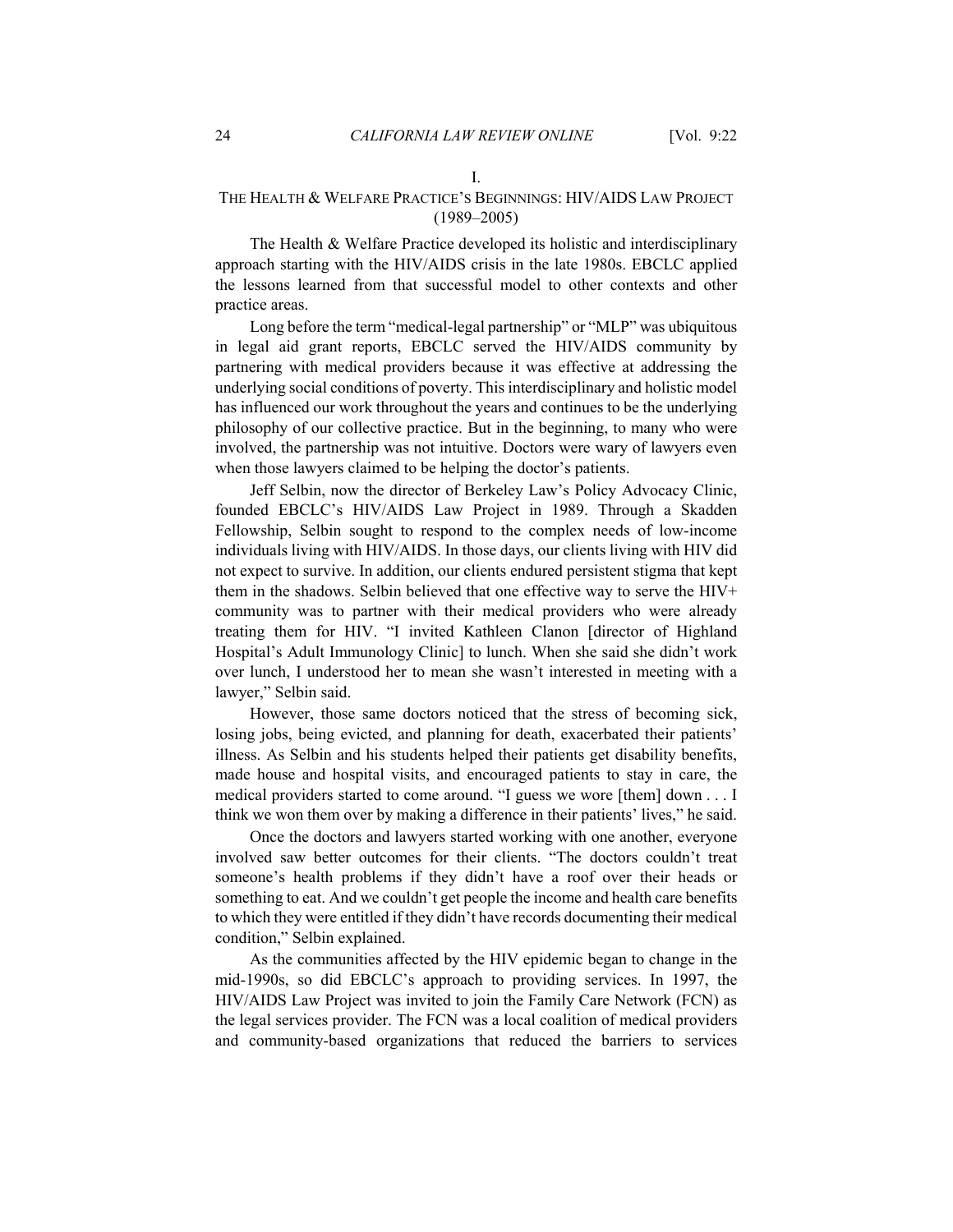encountered by HIV+ women and their children. At the time, rates of HIV were growing among women, and they faced unique challenges in accessing care and staying healthy.

Holistic and interdisciplinary legal services continue to be necessary for folks living with HIV even as antiretroviral medications have changed the outlook for many of our clients. These days, when treated properly, HIV can be a chronic condition instead of a terminal illness. In addition, from a public health perspective, those who remain in care are less likely to transmit HIV to someone else. But folks must have access to the ongoing medical care that keeps them healthy. Keeping up with medicine regimens, which typically involves several doses of medication daily and frequent medical appointments, is deeply impacted by our clients' stability. If a client is at risk of losing their housing, losing their income, or losing their immigration status, they are less likely to remain in care and more likely to become unhealthy. Therefore, even as the experiences of those living with HIV have changed, our practice continues to provide holistic legal services.

The holistic nature of the work enabled the HIV/AIDS Law Project to be a laboratory for new practice areas at EBCLC. EBCLC's Immigration Practice and Education Defense and Justice for Youth program grew out of work serving folks living with HIV. Originally, EBCLC only took immigration and youth cases for our HIV+ clients, but as the need for both services grew, those practices broke off and became their own units.

#### II.

#### MLPS: CHO, HAS, AND DULCE (2006–PRESENT)

The first seventeen years of navigating medical and social systems through our HIV/AIDS Law Project also laid the groundwork for future partnerships.

In the 2000s, UCSF Benioff Children's Hospital Oakland (CHO) invited EBCLC to partner with them on a medical-legal partnership to meet the varied legal needs of children with disabilities and their families. In 2006, that partnership began and the HIV/AIDS Law Project became the Health Practice (which later merged with the Welfare Practice to become the Health & Welfare Practice). Our clients are children who receive care at CHO, mostly between ages zero and six, with developmental, social-emotional, and medically-related vulnerabilities. Like our HIV/AIDS clients, the health of these children and their families is exacerbated by the toxic stress of unstable housing, income, and immigration status. We work in particular with the social workers at CHO whom we teach to screen for legal needs. The social workers also act as a liaison between the legal workers and the nurses and doctors.

A different take on our Medical-Legal Partnerships (MLP) model has evolved through our collaboration with the Health Advocates of Alameda Health System, Alameda County's public health care system. The Health Advocates are a team of undergraduate volunteers who serve patients of Highland Hospital,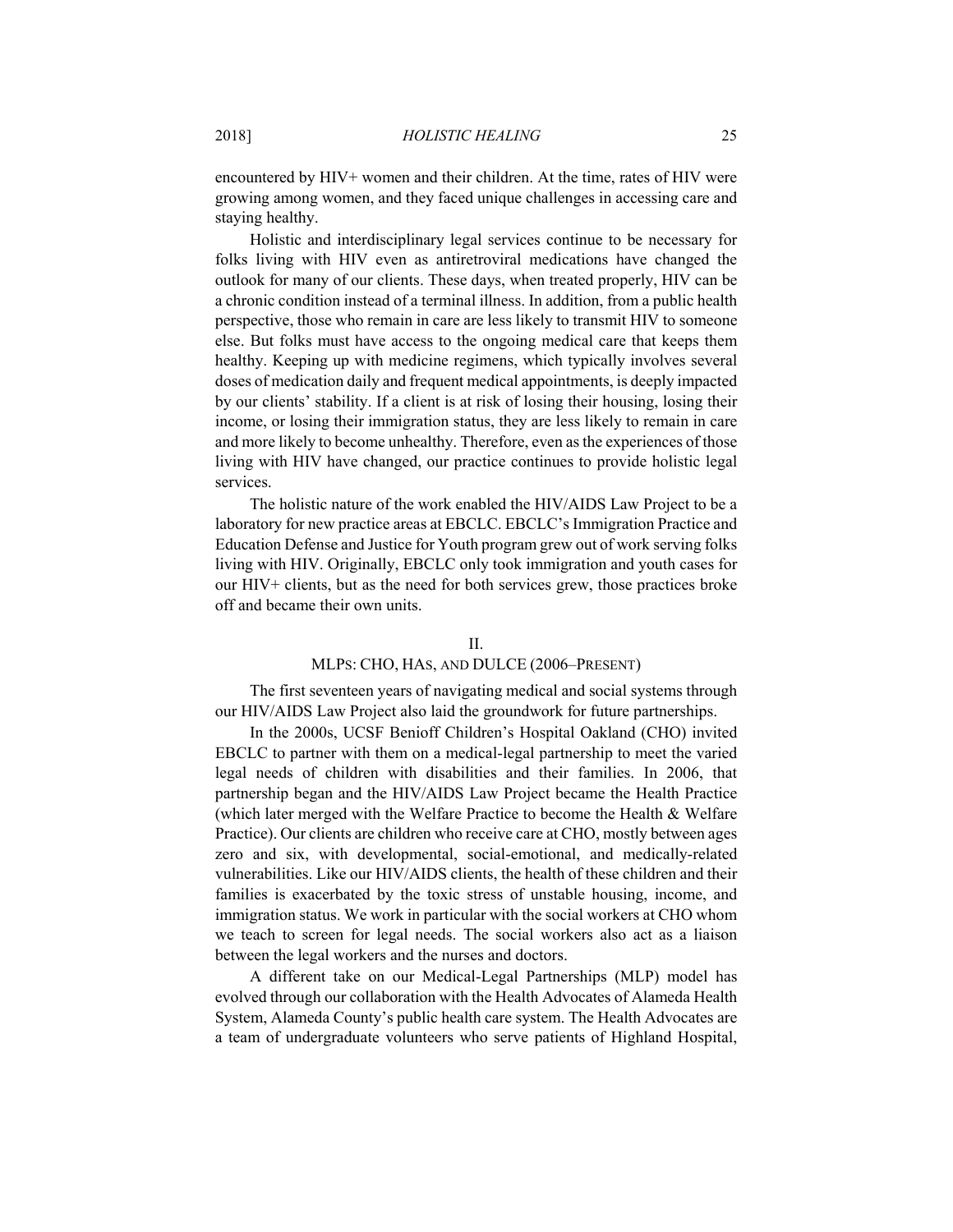Fairmont Hospital, and Hayward Wellness Center. In 2013, we set up a folding table at the Emergency Department (ED) entrance of Highland Hospital. Following our clinical model, we trained and supervised undergraduate volunteers as they screened for social and legal issues in the ED waiting room. Often, the volunteers spent hours at a time trying to find someone shelter for the night. They also routinely signed up patients for housing waitlists and screened them for public benefits eligibility. When a legal issue arose, we escorted our clients to the semi-private financial advising cubicles behind the ED waiting room.

Within two years, the volunteer desk was named the Health Advocates (HAs), and our medical-legal partnership with Alameda Health System was formalized. As with EBCLC's other MLPs, this partnership worked to assist individuals and families with a range of legal issues including public benefits, immigration, housing, and health insurance. And as EBCLC does with social workers in our other MLPs, we train the HAs to ask the right questions to detect legal issues for a referral to the Health & Welfare Practice. Once a case is referred to us, we meet with the client on-site or a law student calls the patient to perform a holistic legal intake.

More recently, EBCLC's Health & Welfare Practice has partnered with the Pediatrics Clinic at Highland to work with newborns and their families. Since 2015, we have been working with the Center for the Study of Social Policy, First 5 Alameda County, and five other MLP sites throughout the country to pilot Project DULCE (Developmental Understanding and Legal Collaboration for Everyone). Through DULCE, a family specialist at Highland's Pediatrics Clinic works with parents of newborns and espouses the dual goals of improving child development and reducing family stress. As the legal partner, EBCLC's Health & Welfare Practice provides consultation to the family specialist as she screens patients for legal issues. We also attend weekly DULCE case rounds where we join pediatricians and social workers to troubleshoot social issues. Through this practice, we have resolved medical insurance issues for moms and babies, helped put parents on the path to lawful immigration status, interrupted evictions, and recovered past-due food stamps benefits.

## III.

# OUR LATEST PROJECT: NAME AND GENDER CHANGE WORKSHOP (2016– PRESENT)

Throughout the Health & Welfare Practice's history, we have expanded the services we provide to be more holistic and inclusive of the communities we are serving. In 2016, we started to offer services specifically for transgender people. Given the high rates of HIV among transgender people and the number of transgender clients we were seeing through our HIV work, it became apparent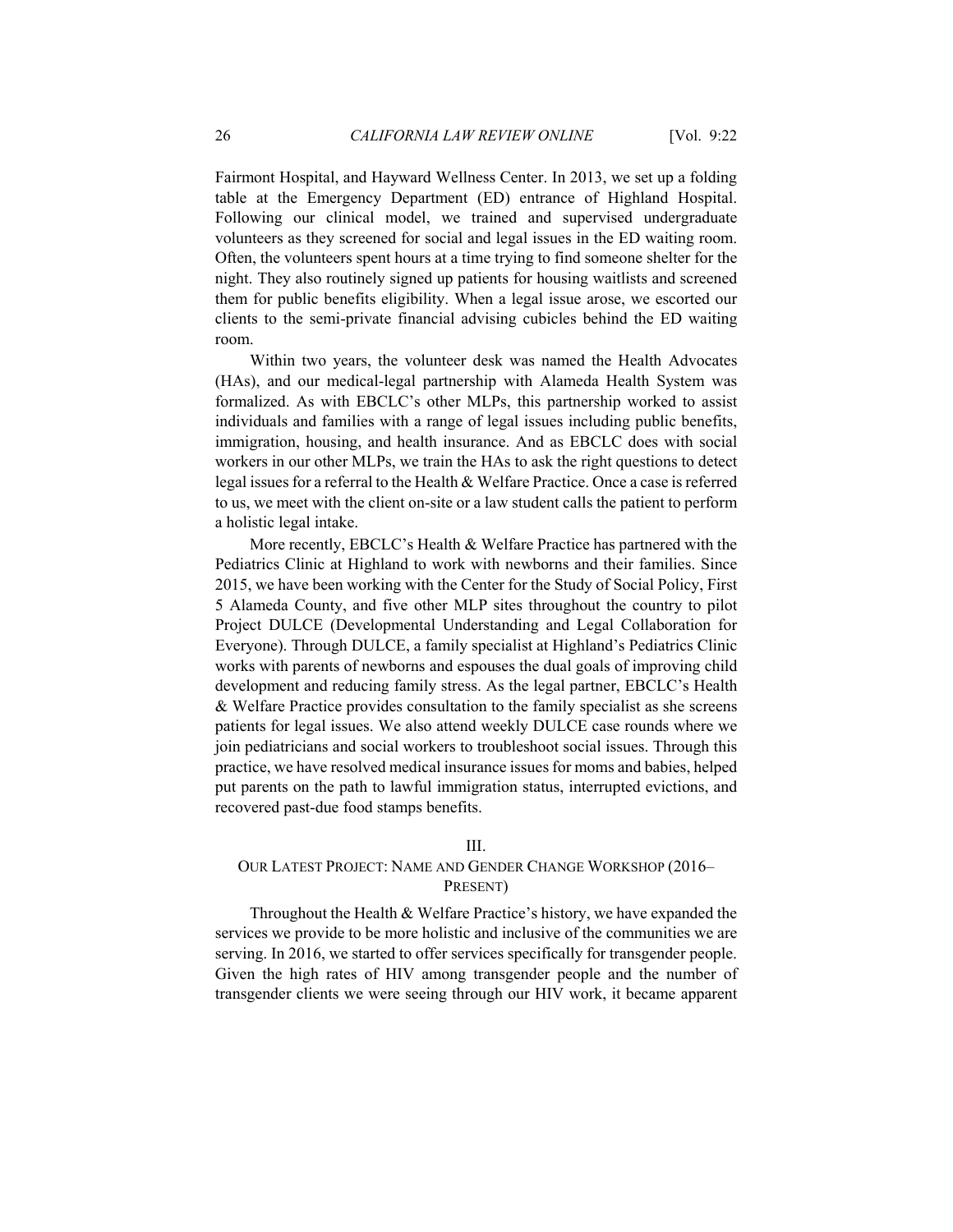that we were not adequately reaching folks in the transgender community.<sup>1</sup> We also recognized that it would take time and work to create a safe space for the community at EBCLC and to integrate services for transgender people in all practice areas. As a first step in that direction, EBCLC's Health & Welfare Practice founded the Name and Gender Change Workshop (NGCW) in 2016.

The NGCW offers assistance to folks who are navigating the process of changing their name and gender on identification. For many transgender people, updating their name and gender marker is an important part of their transition. But it can be a confusing, frustrating, and expensive process. Typically, the paperwork to update one's name and gender in California requires filling out around twelve pages of forms. Once those forms are submitted to the court, there is usually a filing fee of around \$435 and a hearing scheduled for months later. After the hearing, assuming the name and gender change order is granted, folks have to make individual trips to the Social Security Administration, the DMV, the State Department, and their birth state's Department of Vital Records to update their social security card, driver's license, passport, and birth certificate, respectively. Each agency has its own application process, forms, and fees.

And these are only the most common forms of identification documents that require updating. There may be more. Each time transgender individuals interact with any of these government bodies, there is a reasonable fear of discrimination or harassment. The NGCW helps clients navigate this process and introduces them to EBCLC and the services that we provide.

On the part of the students who staff the NGCW, the workshop also has strengthened the sense of community among LGBT students and their classmates interested in LGBT issues. It is another opportunity to work alongside likeminded folks, and those relationships and professional skills continue beyond EBCLC.

## IV.

## THE FUTURE

The Health & Welfare Practice continues to evolve its interdisciplinary and holistic approach to improve the health outcomes for its clients and to be a laboratory for EBCLC. In the current political climate, we anticipate that we will have to respond to attacks on social safety net programs under the Trump Administration, including attempts to weaken the Affordable Care Act (ACA) and the imposition of work requirements on Medicaid and the Supplemental Nutrition Assistance Program (SNAP). In addition, we have already begun to collaborate more deeply with the Immigration Practice because of growing fear

 <sup>1.</sup> HIV rates among transgender people are significantly higher compared to that of the general population. When the data is broken down by race and gender, the rates are even more startling. Some studies have shown that the rate of HIV for black transgender women is around 56%. Jeffrey H. Herbst et al., *Estimating HIV Prevalence and Risk Behaviors of Transgender Persons in the United States: A Systematic Review*, 12 AIDS AND BEHAVIOR 1, 1–17 (2008).